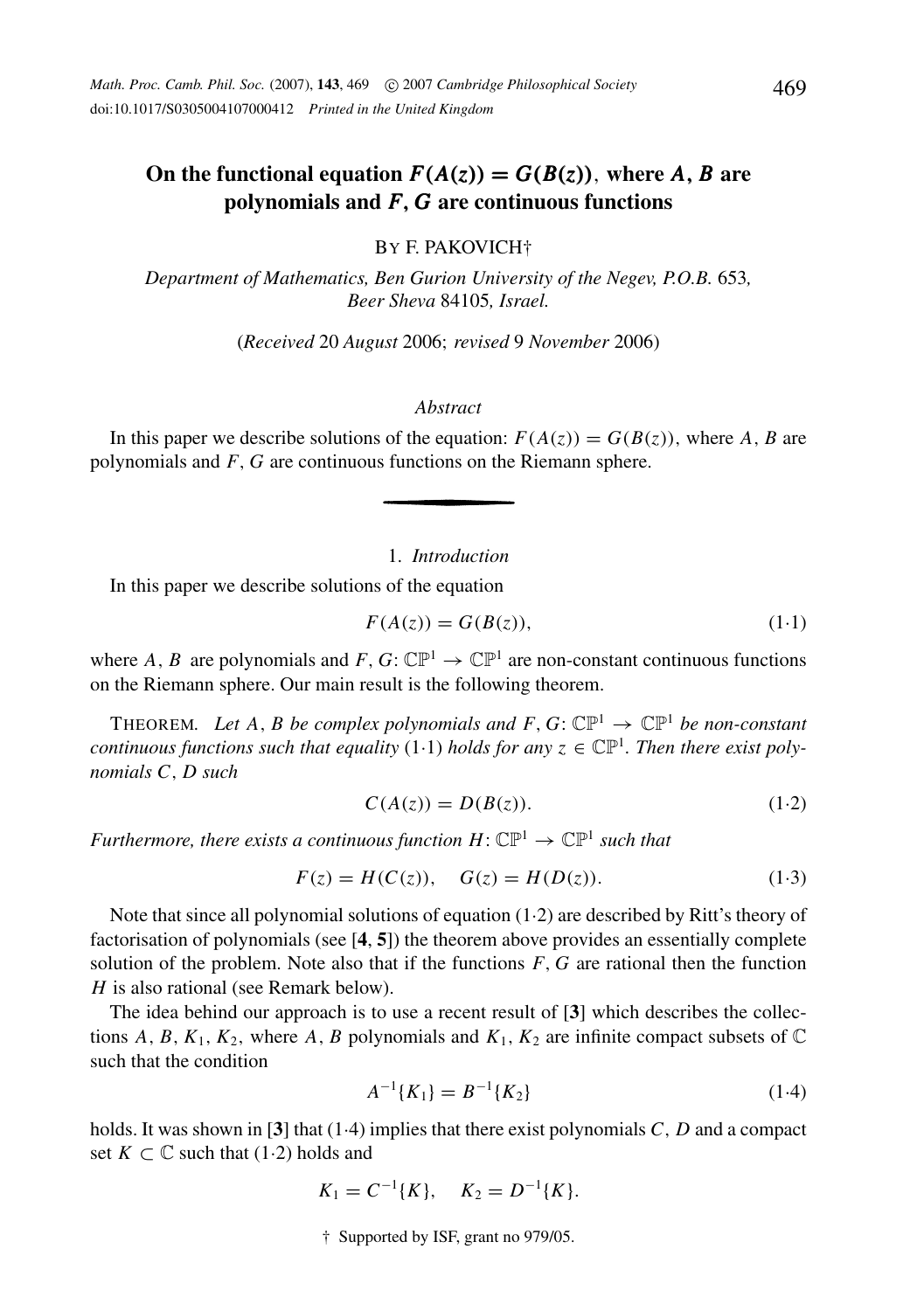### 470 F. PAKOVICH

The connection of (1·4) and (1·1) is clear: if equality (1·1) holds then for any set  $K \subset \mathbb{CP}^1$ equality  $(1.4)$  holds with

$$
K_1 = F^{-1}{K}, \quad K_2 = G^{-1}{K}.
$$
\n(1.5)

Therefore, if *F*, *G* are any functions  $\mathbb{CP}^1 \to \mathbb{CP}^1$  or  $\mathbb{C} \to \mathbb{CP}^1$  such that there exists a set *K* ⊂  $\mathbb{CP}^1$  for which  $F^{-1}{K}$  and  $G^{-1}{K}$  are infinite compact subsets of  $\mathbb C$  then, the result of [**3**] permits us to conclude that equality (1·1) for some polynomials *A*, *B* implies that there exist polynomials  $C$ ,  $D$  such that equality  $(1.2)$  holds.

Note however that the condition above does not hold for all interesting classes of functions. For instance, for any meromorphic transcendental function on C the preimage of any non-exceptional value is infinite, and therefore unbounded, and equation (1·1), where *F*, *G* are function meromorphic on C, in general does not imply that (1·2) holds (see [**2**]).

# 2. *Proof of the theorem*

First of all observe that, since  $F$ ,  $G$  are continuous and  $\mathbb{CP}^1$  is a connected compact set, the set  $R = F(\mathbb{CP}^1) = G(\mathbb{CP}^1)$  is a connected compact set. Let now *t* be any point of *R* distinct from  $s = F(\infty) = G(\infty)$  and C be a disk with center at t which does not contain *s*. Set  $K = R \cap C$ .

Since *R* is connected and contains more than one point the set *K* is infinite. Besides, in view of compactness of *R* the set *K* is closed. Finally, any of sets  $K_1 = F^{-1}{K}$ ,  $K_2 =$  $G^{-1}{K}$  is bounded. Indeed, if say a sequence  $x_n \in K_1$  converges to the infinity then, since *K* is closed, the continuity of *F* implies that  $F(\infty) \in K$  in contradiction with the initial assumption.

It follows that  $K_1, K_2$  are infinite compact subsets of  $\mathbb C$  for which equality (1.4) holds. Set  $a = \deg A(z)$ ,  $b = \deg B(z)$  and suppose without loss of generality that  $a \leq b$ . By [3, theorem 1] equality (1.4) implies that if *a* divides *b* then there exists a polynomial  $C(z)$  such that  $B(z) = C(A(z))$ , while if *a* does not divide *b* then there exist polynomials *C*, *D* such that equality (1.2) holds. Furthermore, in the last case there exist polynomial *W*, deg *W* =  $w = GCD(a, b)$  and a linear function  $\sigma$  such that

$$
A(z) = \tilde{A}(W(z)), \quad B(z) = \tilde{B}(W(z)),
$$

where either

$$
C(z) = zc Ra/w(z) \circ \sigma^{-1}, \quad \tilde{A}(z) = \sigma \circ z^{a/w},
$$
  
\n
$$
D(z) = z^{a/w} \circ \sigma^{-1}, \quad \tilde{B}(z) = \sigma \circ zc R(z^{a/w})
$$
\n(2.1)

for some polynomial  $R(z)$  and  $c \ge 0$ , or

$$
C(z) = T_{b/w}(z) \circ \sigma^{-1}, \quad \tilde{A}(z) = \sigma \circ T_{a/w}(z),
$$
  
\n
$$
D(z) = T_{a/w}(z) \circ \sigma^{-1}, \quad \tilde{B}(z) = \sigma \circ T_{b/w}(z)
$$
 (2.2)

for the Chebyshev polynomials  $T_{a/w}(z)$ ,  $T_{b/w}(z)$ .

If *a* divides *b* then we have:

$$
F \circ A = G \circ B = G \circ C \circ A.
$$

Therefore,  $F(z) = G(C(z))$  and equalities (1.2), (1.3) hold with  $D(z) = z$ . So, in the following we will assume that *a* does not divide *b*.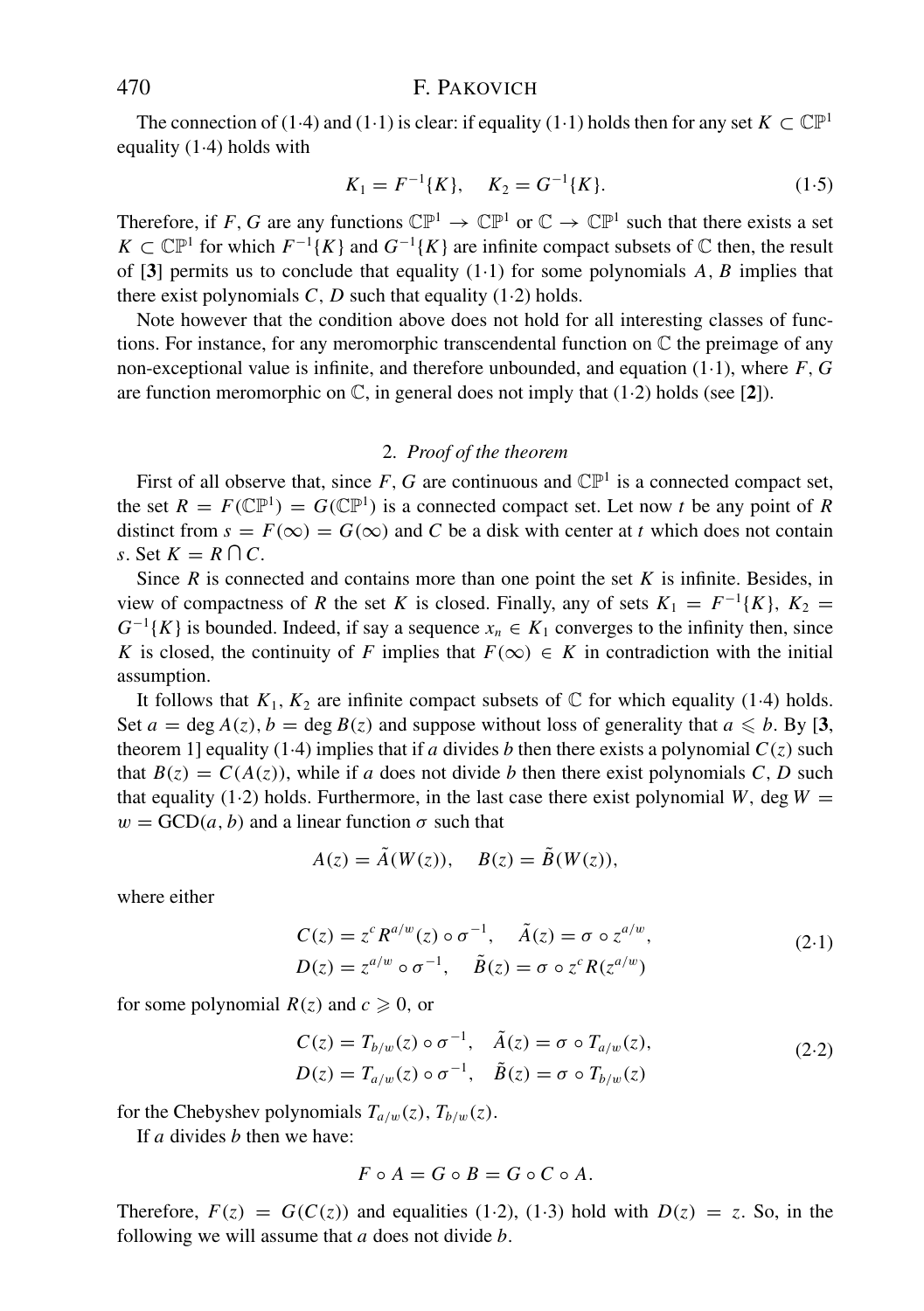*On the functional equation*  $F(A(z)) = G(B(z))$  471

Set  $U = F \circ \sigma$ ,  $V = G \circ \sigma$ . Then either equality

$$
U \circ z^{d_1} = V \circ z^e R(z^{d_1}) \tag{2.3}
$$

or equality

$$
U \circ T_{d_1}(z) = V \circ T_{d_2}(z) \tag{2.4}
$$

holds with  $d_1 = a/w$ ,  $d_2 = \text{deg } z^e R(z^{d_1}) = b/w$ .

Since  $d_1, d_2$  are coprime the theorem follows now from the following lemma.

LEMMA. Let  $U, V: \mathbb{CP}^1 \to \mathbb{CP}^1$  *be functions such that equality* (2.3) (*resp.* (2.4)) *holds with d<sub>1</sub> and d<sub>2</sub> coprime. Then there exists a function H:*  $\mathbb{CP}^1 \to \mathbb{CP}^1$  *such that the equalities* 

$$
U(z) = H \circ z^e R^{d_1}(z), \quad V(z) = H \circ z^{d_1} \tag{2.5}
$$

(*resp.*

$$
U(z) = H \circ T_{d_2}(z), \quad V(z) = H \circ T_{d_1}(z)
$$
\n(2.6)

*hold. Furthermore, if the functions U*, *V are continuous then the function H is also continuous.*

*Proof of the Lemma.* We use the following observation (cf. [**1**]). Let *X* be an arbitrary set and *f*, *g*:  $X \rightarrow X$  be two functions. Then  $f = h(g)$  for some function *h*:  $X \rightarrow X$  if and only if for any two points *x*,  $y \in X$  such that  $g(x) = g(y)$  the equality  $f(x) = f(y)$  holds. Indeed, in this case we can define *h* by the formula  $h(z) = f(g^{-1}(z))$ . Furthermore, if  $X = \mathbb{CP}^1$ and  $f$ ,  $g$  are continuous then it is clear that  $h$  is also continuous. Note also that if  $f$ ,  $g$  are rational functions on  $\mathbb{CP}^1$  then the function  $H(z)$  is also rational.

Consider first the case when equality (2·3) holds. Suppose that for some  $z_1, z_2 \in \mathbb{C}$  we have:

$$
z_1^{d_1}=z_2^{d_1}\,
$$

and let  $\theta \in \mathbb{C}$  be a point such that  $\theta^e R(\theta^{d_1}) = z_1$  Since  $d_1$  and  $d_2$  are coprime, the numbers *e* and  $d_1$  also coprime. Therefore, there exists a  $d_1$ -root of unity  $\varepsilon$  such that  $(\varepsilon \theta)^e R((\varepsilon \theta)^{d_1}) =$ *z*2.

Hence,

$$
V(z_1) = V(\theta^e R(\theta^{d_1})) = U(\theta^{d_1}) = U((\varepsilon \theta)^{d_1}) = V((\varepsilon \theta)^e R((\varepsilon \theta)^{d_1})) = V(z_2)
$$

and therefore  $V = H(z^{d_1})$  for some continuous function *H*. Furthermore, we have:

$$
U \circ z^{d_1} = V \circ z^e R(z^{d_1}) = H \circ z^{d_1} \circ z^e R(z^{d_1}) = H \circ z^e R^{d_1}(z) \circ z^{d_1}.
$$

Therefore,  $U = H \circ z^e R^{d_1}(z)$ .

Consider now the case when equality (2.4) holds. Let  $z_1, z_2 \in \mathbb{C}$  be points such that

$$
T_{d_1}(z_1) = T_{d_1}(z_2) \tag{2.7}
$$

and let  $\varphi \in \mathbb{C}$  be a point such that cos  $\varphi = z_1$ . Set  $t_1 = \cos(\varphi/d_2)$ . Then, since  $T_n(\cos z) =$  $\cos nz$ , the equality  $T_{d_2}(t_1) = z_1$  holds.

It follows from (2·7) that  $z_2$  has the form  $z_2 = \cos((\varphi + 2\pi k/d_1))$  for some  $k = 1, ..., d_1 - 1$ . Furthermore, since  $d_1$  and  $d_2$  are coprime, there exists a number *l* such that  $d_2$ *l*  $\equiv$  *k* mod  $d_1$ . Therefore, for  $t_2 = \cos(\frac{\varphi}{d_2} + \frac{2\pi l}{d_1})$  the equality  $T_{d_2}(t_2) = z_2$  holds. Besides, clearly  $T_{d_1}(t_2) = T_{d_1}(t_1).$